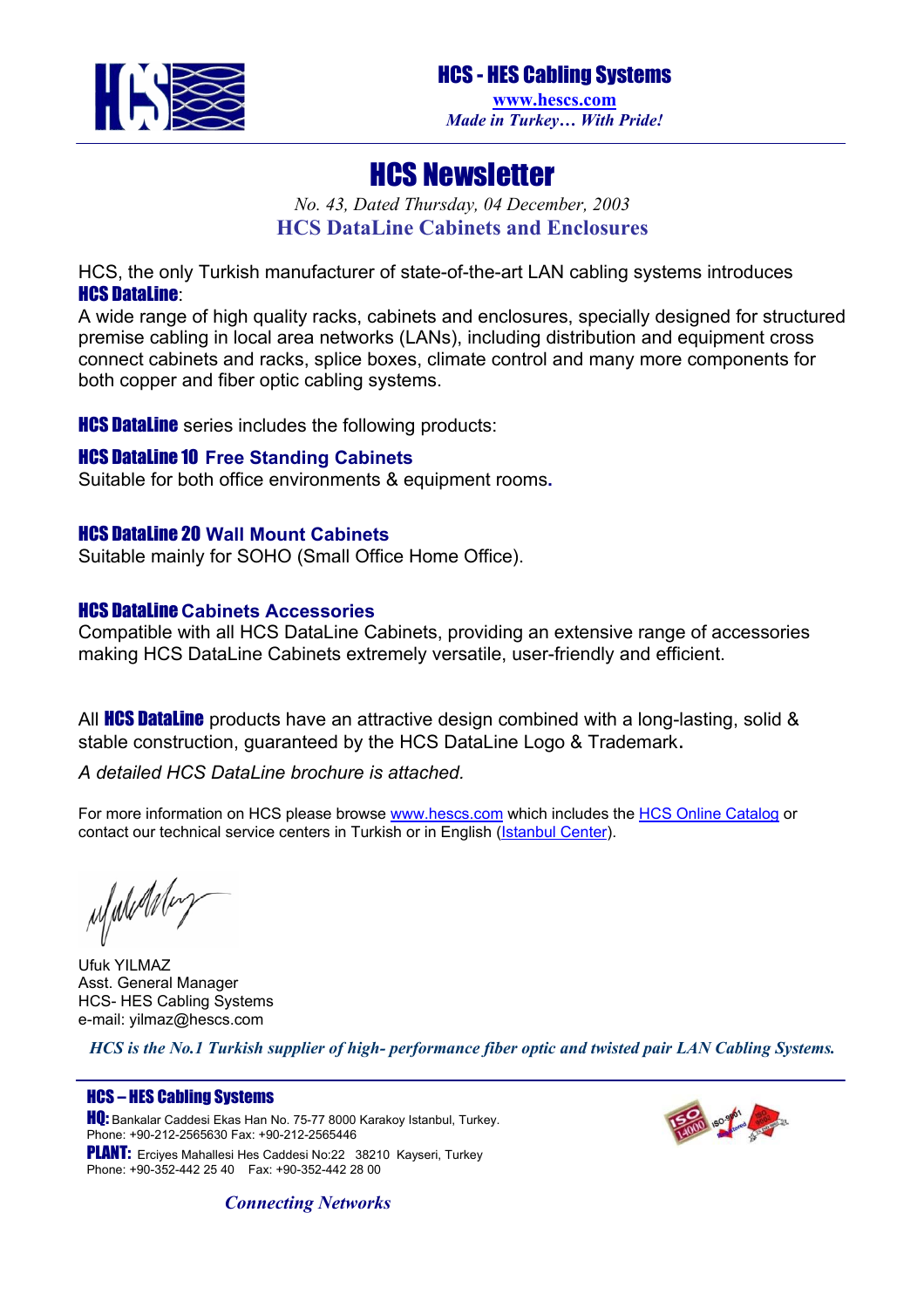## **Free Standing Cabinets**



#### **Description**

HCS DataLine series includes a wide range of high quality racks, cabinets and enclosures, specially designed for structured premise cabling in local area networks (LANs), including distribution and equipment, cross connect cabinets and racks, splice boxes, climate control and many more components for both copper and fiber optic cabling systems.

HCS DataLine 10 Free Standing Cabinets are suitable for both office environments & equipment rooms, having an attractive design combined with a long-lasting, solid & stable construction, guaranteed by the HCS DataLine Logo & Trademark.

#### **Applications**

The special design of HCS DataLine 10 Free Standing Cabinets allows the use of a large variety and types of accessories, including 19" panels, hubs and active equipment, fixed and/or sliding shelves, fan units, power strips, pulleys, grounding and potential equalization bus bars, lighting units, stacking kits, floor fixing kits, cable management panels, and many other 19" devices and accessories.

#### **Qualifications and Approvals**

CS DataLine 10 Free Standing Cabinets are supported by HCS DoubleSafe™ QA Program and they comply to the following standards:

| General                                                  | Steel sheets                               | <b>Powder Coating</b>                                        | <b>Fan Unit</b>                     |
|----------------------------------------------------------|--------------------------------------------|--------------------------------------------------------------|-------------------------------------|
| $\Box$ IEC 297-2<br>$\Box$ DIN 41494<br>□ IEC 60529 IP30 | □ DIN EN 10130-91<br>$\Box$ EREGLI A1-1110 | $\Box$ DIN 67530<br>$\Box$ ASTM D 2796<br>$\Box$ ASTM D 3451 | $\Box$ EN 60439.1<br>□ DIN VDE 0660 |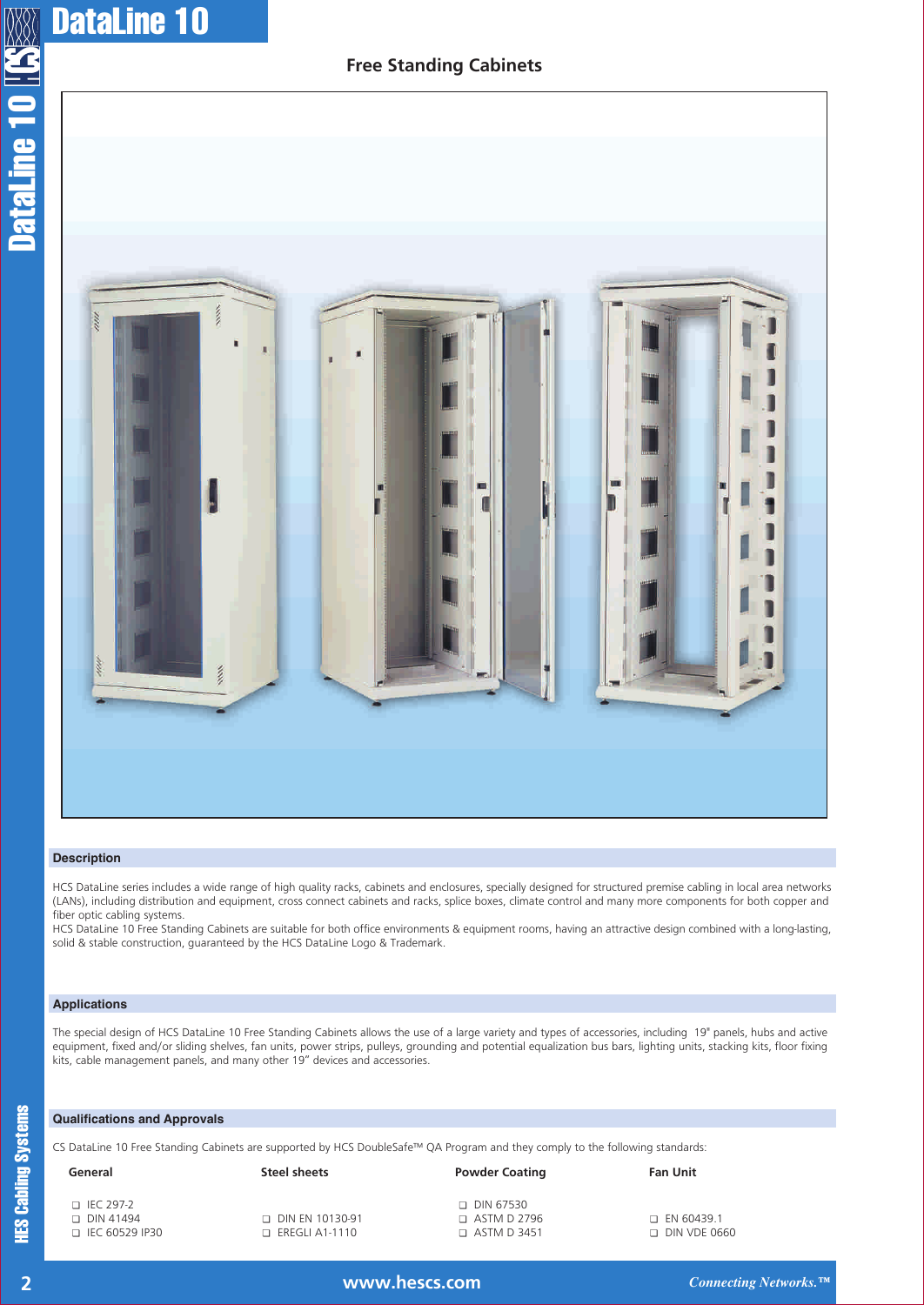# **Free Standing Cabinets**

#### **Benefits & Features**

- ✓ Solid and stable construction- providing support for large loads.
- ✓ Aesthetic & attractive design for use in open office environments.
- ✓ Flat packed design option- providing minimal storage space and saving transportation costs.
- ✓ Large cable spaces enabling easy and comfortable installation of many cables.
- ✓ Sophisticated cable channeling enabling concealed cords routing.
- ✓ Clear u-marking inside the cabinets enabling easy & simple profile installation planning.
- ✓ Removable side panels enabling fast & easy cabinet stacking.
- ✓ Removable side, front and rear doors- allows using cabinet as a relay rack.
- ✓ Adjustable profile positioning inside the cabinets enabling efficient installation of different size devices.
- ✓ Adjustable cable entry providing comfortable multiple cable entry.
- ✓ Vented top cover- allows passive ventilation.

#### **General Properties**

| Material of construction | Steel sheets.                                                                                                                 |
|--------------------------|-------------------------------------------------------------------------------------------------------------------------------|
| Paint and Color          | Special steel finish with RAL 7035 electrostatic powder coat.                                                                 |
| Front door               | Smoked, secured and tempered glass, 4 mm. thick, reinforced with metal frame.                                                 |
| Door hinges              | Interchangeable.                                                                                                              |
| Side panels              | Removable & lockable with slim latch.                                                                                         |
| Rear door                | Removable and key lockable.                                                                                                   |
| Top cover                | Vented - 20mm spacing above the cabinet top.                                                                                  |
| Cable entries            | Available on the left, right, bottom and top sides of the cabinet, brush protected.                                           |
| 19" profiles             | Adjustable, 2 units available (one in the front, one in the back)                                                             |
| Cable channel            | Available in the left and right sides through to entire cabinet height                                                        |
| Cable routing            | Available in the front, left and right sides of the cabinet, through to entire cabinet height, completed<br>with hinged cover |
| Front door lock          | High quality lockable handle.                                                                                                 |
| Leveling fit             | Available                                                                                                                     |
|                          |                                                                                                                               |

#### **Ordering Information**

|                        |                               | <b>Internal Height</b><br>mm | <b>External Dimension</b> |                    |              |              |              |
|------------------------|-------------------------------|------------------------------|---------------------------|--------------------|--------------|--------------|--------------|
| <b>HCS P/N</b>         |                               |                              | Width<br>mm               | <b>Depth</b><br>mm | Height<br>mm | Weight<br>Kg | <b>Notes</b> |
| C10-02276              | 22U 19" Free standing cabinet | 978                          | 700                       | 600                | 1141         | 53           |              |
| C <sub>10</sub> -02676 | 26U 19" Free standing cabinet | 1156                         | 700                       | 600                | 1319         | 68           |              |
| C10-03276              | 32U 19" Free standing cabinet | 1422                         | 700                       | 600                | 1585         | 83           |              |
| C10-03676              | 36U 19" Free standing cabinet | 1600                         | 700                       | 600                | 1763         | 93           |              |
| C10-04276              | 42U 19" Free standing cabinet | 1867                         | 700                       | 600                | 2030         | 107          |              |
| C10-04476              | 44U 19" Free standing cabinet | 1956                         | 700                       | 600                | 2119         | 115          |              |
| C10-02276              | 22U 19" Free standing cabinet | 978                          | 700                       | 800                | 1141         | 60           |              |
| C <sub>10</sub> -02676 | 26U 19" Free standing cabinet | 1156                         | 700                       | 800                | 1319         | 75           |              |
| C10-03276              | 32U 19" Free standing cabinet | 1422                         | 700                       | 800                | 1585         | 95           |              |
| C10-03676              | 36U 19" Free standing cabinet | 1600                         | 700                       | 800                | 1763         | 106          |              |
| C10-04276              | 42U 19" Free standing cabinet | 1867                         | 700                       | 800                | 2030         | 121          |              |
| C10-04476              | 44U 19" Free standing cabinet | 1956                         | 700                       | 800                | 2119         | 130          |              |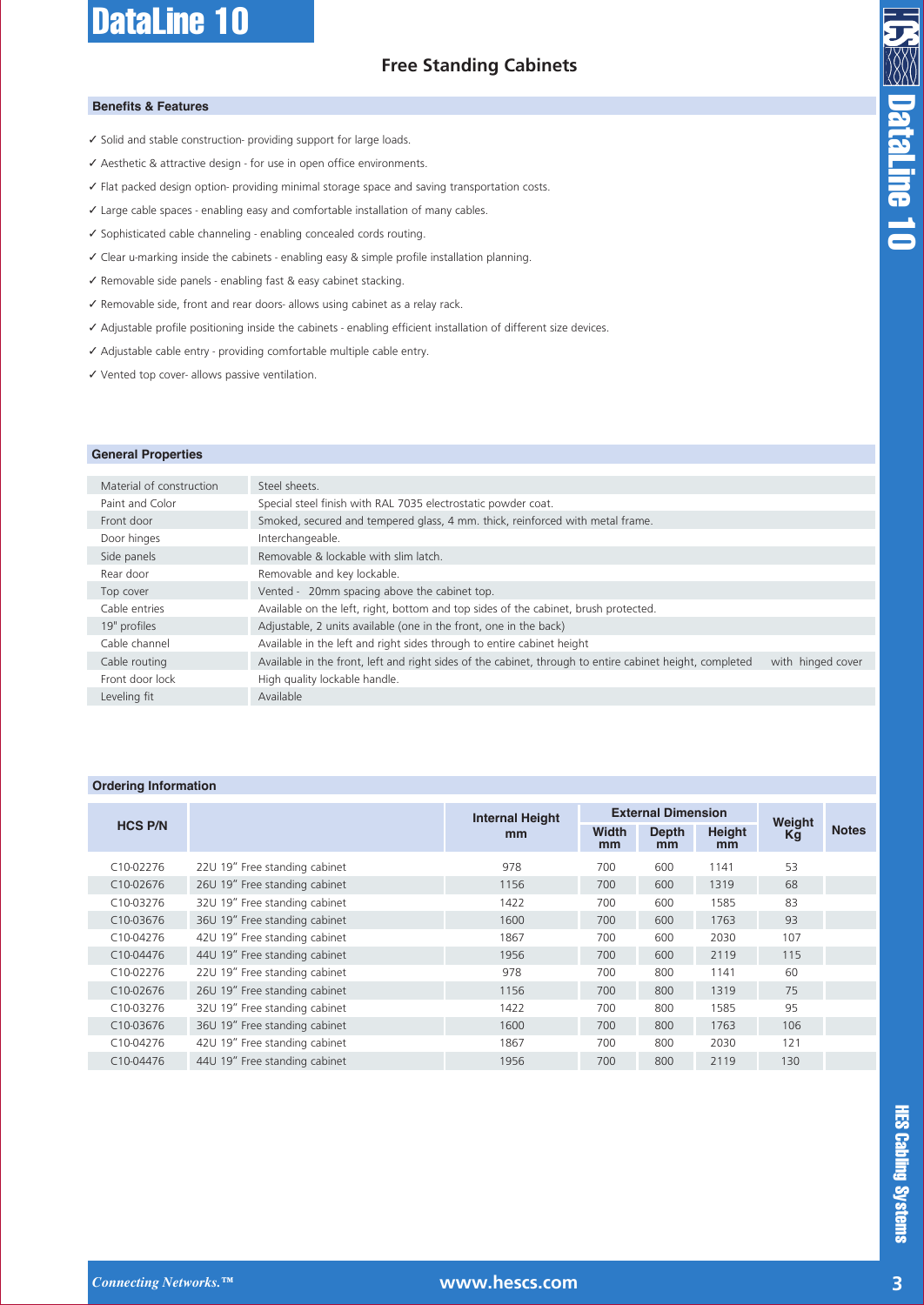# **Wall Mount Cabinets**



#### **Description**

HCS DataLine series includes a wide range of high quality racks, cabinets and enclosures, specially designed for structured premise cabling in local area networks (LANs), including distribution and equipment, cross connect cabinets and racks, splice boxes, climate control and many more components for both copper and fiber optic cabling systems.

HCS DataLine 20 Wall Mount Cabinets are suitable mainly for SOHO (Small Office Home Office) office environments & equipment rooms, having an attractive design combined with a long-lasting, solid & stable construction, guaranteed by the HCS DataLine Logo & Trademark

#### **Applications**

The special design of HCS DataLine 20 Wall Mount Cabinets allows the use of a large variety and types of accessories, including 19" panels, hubs and active equipment, fixed and/or sliding shelves, fan units, power strips, pulleys, grounding and potential equalization bus bars, lighting units, stacking kits, floor fixing kits, cable management panels, and many other 19" devices and accessories.

#### **Qualifications and Approvals**

HCS DataLine Wall Mount Cabinets are supported by HCS DoubleSafe™ QA Program and they comply to the following standards:

| General                                                  | Steel sheets                                    | <b>Powder Coating</b>                                   | <b>Fan Unit</b>                |
|----------------------------------------------------------|-------------------------------------------------|---------------------------------------------------------|--------------------------------|
| $\Box$ IEC 297-2<br>$\Box$ DIN 41494<br>□ IEC 60529 IP30 | $\Box$ DIN EN 10130-91<br>$\Box$ EREGLI A1-1110 | □ DIN 67530<br>$\Box$ ASTM D 2796<br>$\Box$ ASTM D 3451 | $\Box$ EN 604<br>$\Box$ DIN VD |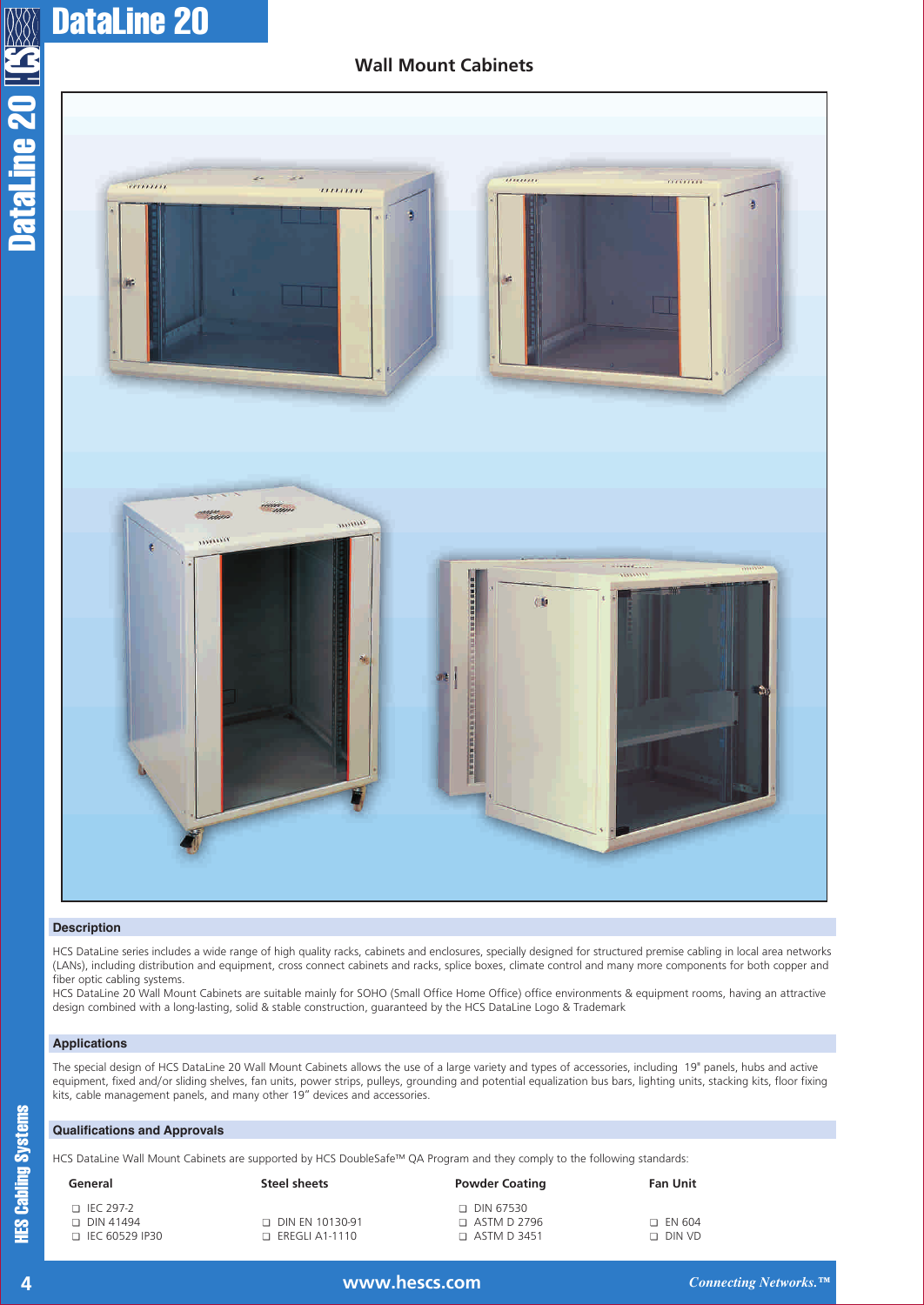# **Wall Mount Cabinets**

#### **Benefits & Features**

- ✓ Solid and stable construction- providing support for large loads.
- ✓ Aesthetic & attractive design for use in open office environments.
- ✓ Flat packed design option- providing minimal storage space and saving transportation costs.
- ✓ Large cable spaces enabling easy and comfortable installation of many cables.
- ✓ Sophisticated cable channeling enabling concealed cords routing.
- ✓ Clear u-marking inside the cabinets enabling easy & simple profile installation planning.
- ✓ Removable side panels enabling fast & easy cabinet stacking.
- ✓ Removable side, front and rear doors- allows using cabinet as a relay rack.
- ✓ Adjustable profile positioning inside the cabinets enabling efficient installation of different size devices.
- ✓ Adjustable cable entry providing comfortable multiple cable entry.
- ✓ Vented top cover- allows passive ventilation.
- ✓ Pulleys & leveling kits available enabling installation as free-standing cabinets.

#### **General Properties**

| Material of construction | Steel sheets.                                                                                          |
|--------------------------|--------------------------------------------------------------------------------------------------------|
| Paint and Color          | Special steel finish with RAL 7035 electrostatic powder coat.                                          |
| Front door               | Smoked, secured and tempered glass, 4 mm. thick, reinforced with metal frame.                          |
| Door hinges              | Interchangeable.                                                                                       |
| Side panels              | Removable & lockable.                                                                                  |
| Rear panel               | Removable mounting plate.                                                                              |
| Top cover                | Vented - 20mm spacing above the cabinet top.                                                           |
| Cable entries            | Available on the top, bottom and rear sides of the cabinet, equipped with sliding elastomer mechanism. |
| 19" profiles             | Adjustable, 2 units available in the cabinet front.                                                    |
| Front door lock          | Standard lock.                                                                                         |
| Leveling fit             | Optional.                                                                                              |
|                          |                                                                                                        |

#### **Ordering Information**

|                        | <b>Description</b>         | <b>Internal Height</b><br>mm | <b>External Dimension</b> |             |              | Weight |              |
|------------------------|----------------------------|------------------------------|---------------------------|-------------|--------------|--------|--------------|
| <b>HCS P/N</b>         |                            |                              | <b>Width</b><br>mm        | Depth<br>mm | Height<br>mm | Kg     | <b>Notes</b> |
| C <sub>20</sub> -00764 | 7U 19" Wall mount cabinet  | 314                          | 600                       | 450         | 381          | 20     |              |
| C <sub>20</sub> -00964 | 9U 19" Wall mount cabinet  | 403                          | 600                       | 450         | 470          | 22,5   |              |
| C <sub>20</sub> -01264 | 12U 19" Wall mount cabinet | 536                          | 600                       | 450         | 603          | 26     |              |
| C <sub>20</sub> -01664 | 16U 19" Wall mount cabinet | 711                          | 600                       | 450         | 778          | 30     |              |
| C <sub>20</sub> -00765 | 7U 19" Wall mount cabinet  | 314                          | 600                       | 560         | 381          | 24     |              |
| C <sub>20</sub> -00965 | 9U 19" Wall mount cabinet  | 403                          | 600                       | 560         | 470          | 26     |              |
| C <sub>20</sub> -01265 | 12U 19" Wall mount cabinet | 536                          | 600                       | 560         | 603          | 30     |              |
| C <sub>20</sub> -01665 | 16U 19" Wall mount cabinet | 711                          | 600                       | 560         | 778          | 34     |              |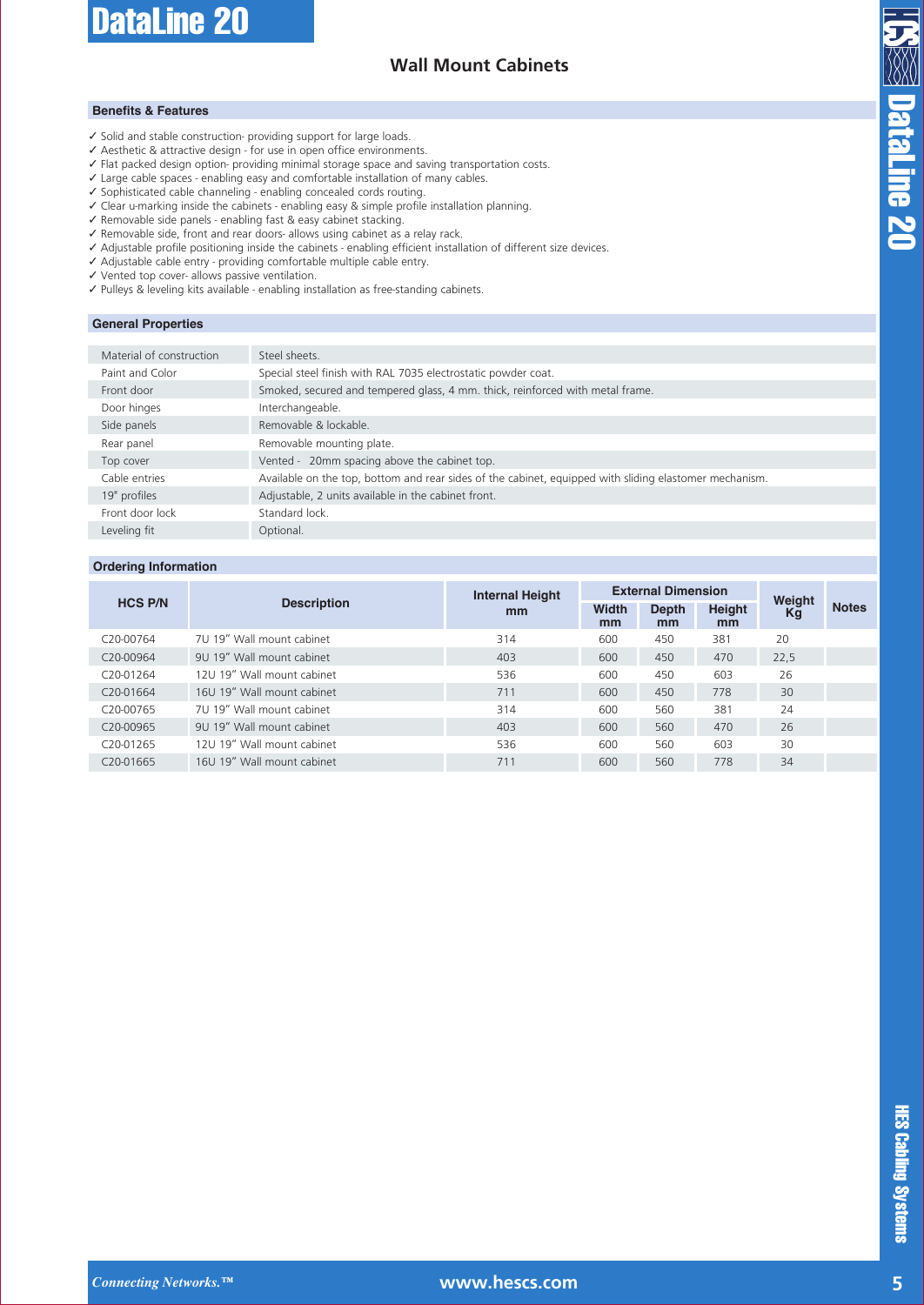# **Cabinet Accessories**



#### **Description**

HCS DataLine series includes a wide range of high quality racks, cabinets and enclosures, specially designed for structured premise cabling in local area networks (LANs), including distribution and equipment, cross connect cabinets and racks, splice boxes, climate control and many more components for both copper and fiber optic cabling systems.

HCS DataLine Cabinets Accessories are compatible with all HCS DataLine Cabinets, providing an extensive range of accessories making HCS DataLine Cabinets extremely versatile, user-friendly and efficient.

All HCS DataLine accessories have an attractive design combined with a long-lasting, solid & stable construction, guaranteed by the HCS DataLine Logo & Trademark.

### **Applications**

The large variety of HCS DataLine Cabinets Accessories enables using HCS DataLine Cabinets for endless LAN and telephone applications, including copper and fiber optic cabling systems.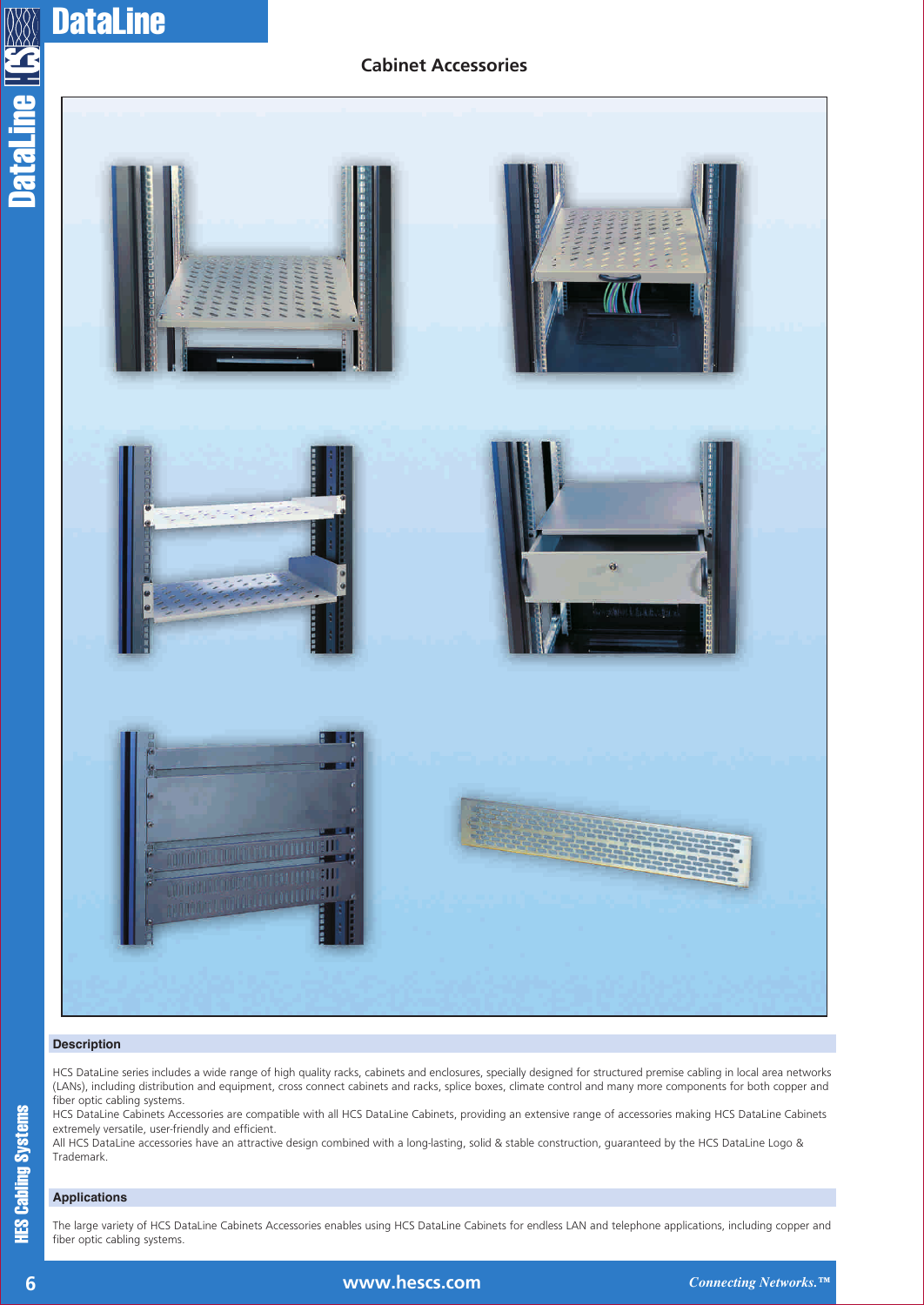# **Cabinet Accessories**





#### **Ordering information**

| <b>HCS P/N</b> | <b>Description</b>                                      | <b>Major Dimensions</b>        | <b>Load Capacity</b> | <b>Additional items included Notes</b> |  |
|----------------|---------------------------------------------------------|--------------------------------|----------------------|----------------------------------------|--|
| C00-00101      | Fixed shelf, Vented sheet steel                         | 600 mm depth                   | 50 Kg nom.           | Mounting units                         |  |
| C00-00102      | Fixed shelf, Vented sheet steel                         | 800 mm depth                   | 50 Kg nom.           | Mounting units                         |  |
| C00-00103      | Sliding shelf, Vented sheet steel                       | 600 mm depth                   | 35 Kg nom.           | Mounting units & handle                |  |
| C00-00104      | Sliding shelf, Vented sheet steel                       | 800 mm depth                   | 35 Kg nom.           | Mounting units & handle                |  |
| C00-00105      | 19" 1U rack mount shelf, Vented sheet steel             | 250 mm depth                   | 10 Kg nom.           | Mounting units                         |  |
| C00-00106      | 19" 2U rack mount shelf, Vented sheet steel             | 270 mm depth                   | 10 Kg nom.           | Mounting units                         |  |
| <b>HCS P/N</b> | <b>Description</b>                                      | <b>Nominal Air circulation</b> |                      | <b>Additional items included Notes</b> |  |
| C00-00201      | Cooling unit with 1 fan for wall-mounted cabinets       | 3.2 m3 /minute                 |                      | On/off switch                          |  |
| C00-00202      | Cooling unit with 2 fans for wall-mounted cabinets      | 6.4 m3 /minute                 |                      | On/off switch                          |  |
| C00-00211      | Cooling unit with 1 fan for free standing cabinets      | 3.2 m3 /minute                 |                      | On/off switch & power cords            |  |
| C00-00212      | Cooling unit with 2 fans for free standing cabinets     | 6.4 m3 /minute                 |                      | On/off switch & power cords            |  |
| C00-00214      | Cooling unit with 4 fans for free standing cabinets     | 12 m3 /minute                  |                      | On/off switch & power cords            |  |
| <b>HCS P/N</b> | <b>Description</b>                                      | <b>Temp. Range</b>             | Control type         | <b>Additional items included Notes</b> |  |
| C00-00301      | Thermostat for air temperature control                  | $0-35^{\circ}$ C               | On/Off               |                                        |  |
| <b>HCS P/N</b> | <b>Description</b>                                      | <b>Sockets</b>                 | <b>Grounding</b>     | <b>Additional items included Notes</b> |  |
| C00-00403      | 3 way power strip with on/off switch & mounting plate   | 3                              | Yes                  |                                        |  |
| C00-00406      | 6 way power strip with on/off switch & mounting plate 6 |                                | Yes                  |                                        |  |
| C00-00413      | 3 way power outlet strip with on/off switch             | 3                              | Yes                  | Integral circuit breaker               |  |
| C00-00416      | 6 way power outlet strip with on/off switch             | 6                              | Yes                  | Integral circuit breaker               |  |
| C00-00419      | 9 way power outlet strip with on/off switch             | 9                              | Yes                  | Integral circuit breake                |  |